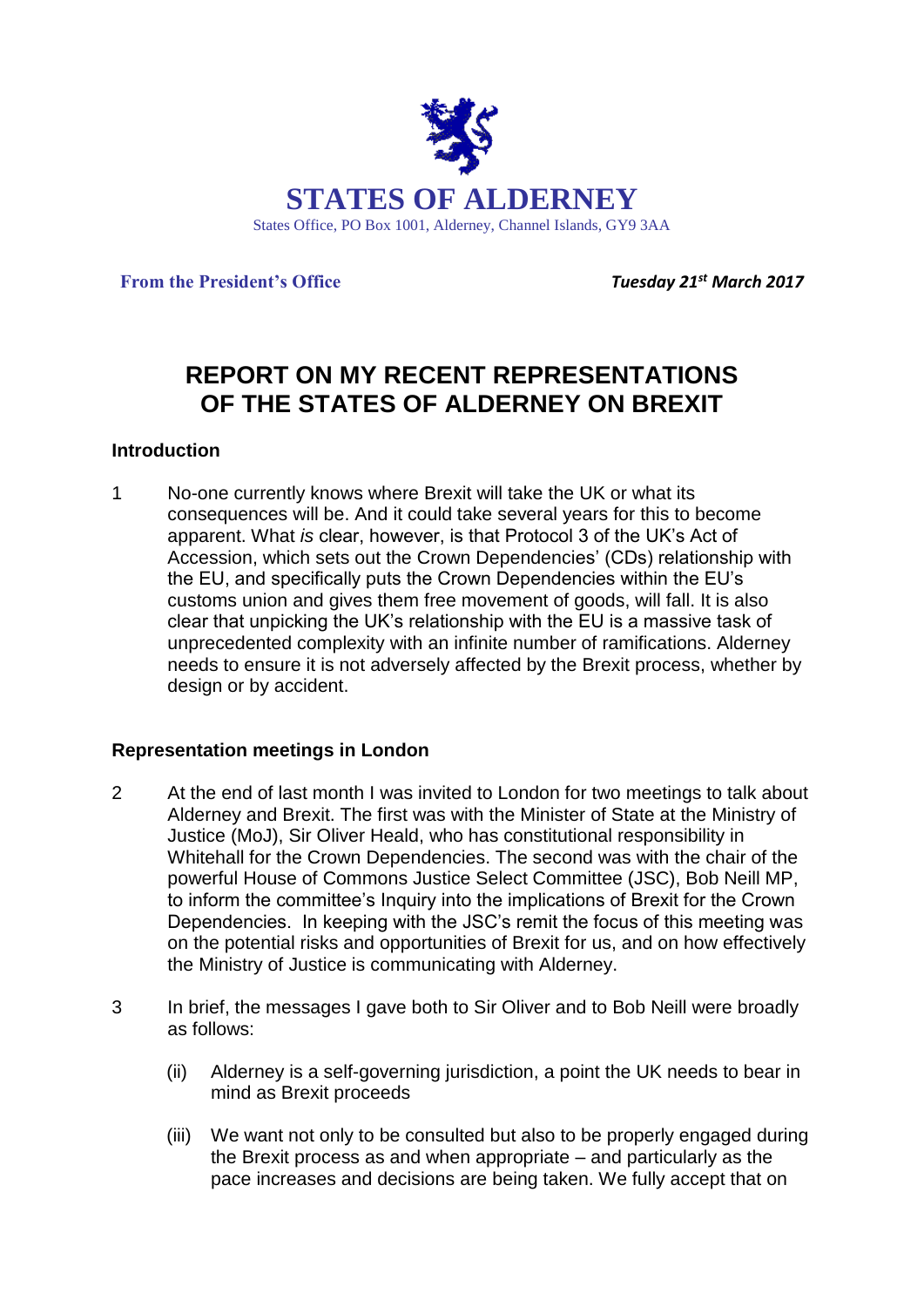many matters it is proper for Guernsey to represent us, but on some issues we need to put our own case

- (iiii) Relationships with the MoJ have improved recently, and we welcome the setting up of regular meetings. Guernsey too has been very helpful in keeping us informed
- (iv) We fully support the priority areas set out by all of the Crown Dependencies some months ago: the maintenance of our relationship with the UK and continuation of free trade in goods and services, the free movement of capital and the free movement of people between us; the importance of grandfathering rights; and our wish to be involved in identifying new opportunities in future
- (v) Some specific concerns for Alderney are:
	- a. to maintain the status of our e-gaming industry
	- b. to ensure there is no damage to our fishing industry (and to note our interest in expanding our territorial waters:
	- c. any UK proposals on immigration that would hinder Alderney in attracting more residents
	- d the consequences of the EU potentially blacklisting low/no tax **jurisdictions**
- (vi) It seems anomalous that Guernsey, Jersey and the Isle of Man each agreed a formal Framework for developing their international identity with the UK, but not Alderney; and I am minded to pursue a Framework that would similarly clarify Alderney's relationship with the UK
- (vii) Guernsey and Jersey are considering membership of the World Trade Organisation: I believe we should consider this too
- 4 I have invited both Sir Oliver Heald and Bob Neill to visit. The former is hoping to visit all of the Channel Islands in April 2017.
- 5 Sir Oliver was very keen to emphasise that the Ministry of Justice's door was always open; and Bob Neill fully appreciated all of the points I raised with him.

### **Strategy going forward**

#### **Legislative matters**

6 It is only proper to note formally here that the UK intends very shortly to invoke Article 50 and thus start the formal process for leaving the European Union. Following a decision by the UK Supreme Court, invoking Article 50 requires UK Parliamentary approval and a Bill is currently being considered to enable this to happen. The UK then intends to introduce a Great Repeal Bill. In brief, this is expected: to repeal the [European Communities Act 1972,](http://www.instituteforgovernment.org.uk/brexit/brexit-brief-1972-european-communities-act) which provides legal authority for EU law to have effect as national law in the UK; (wherever appropriate) to transfer EU laws currently in force onto the UK statute book; and to contain powers for these laws to be amended in future.